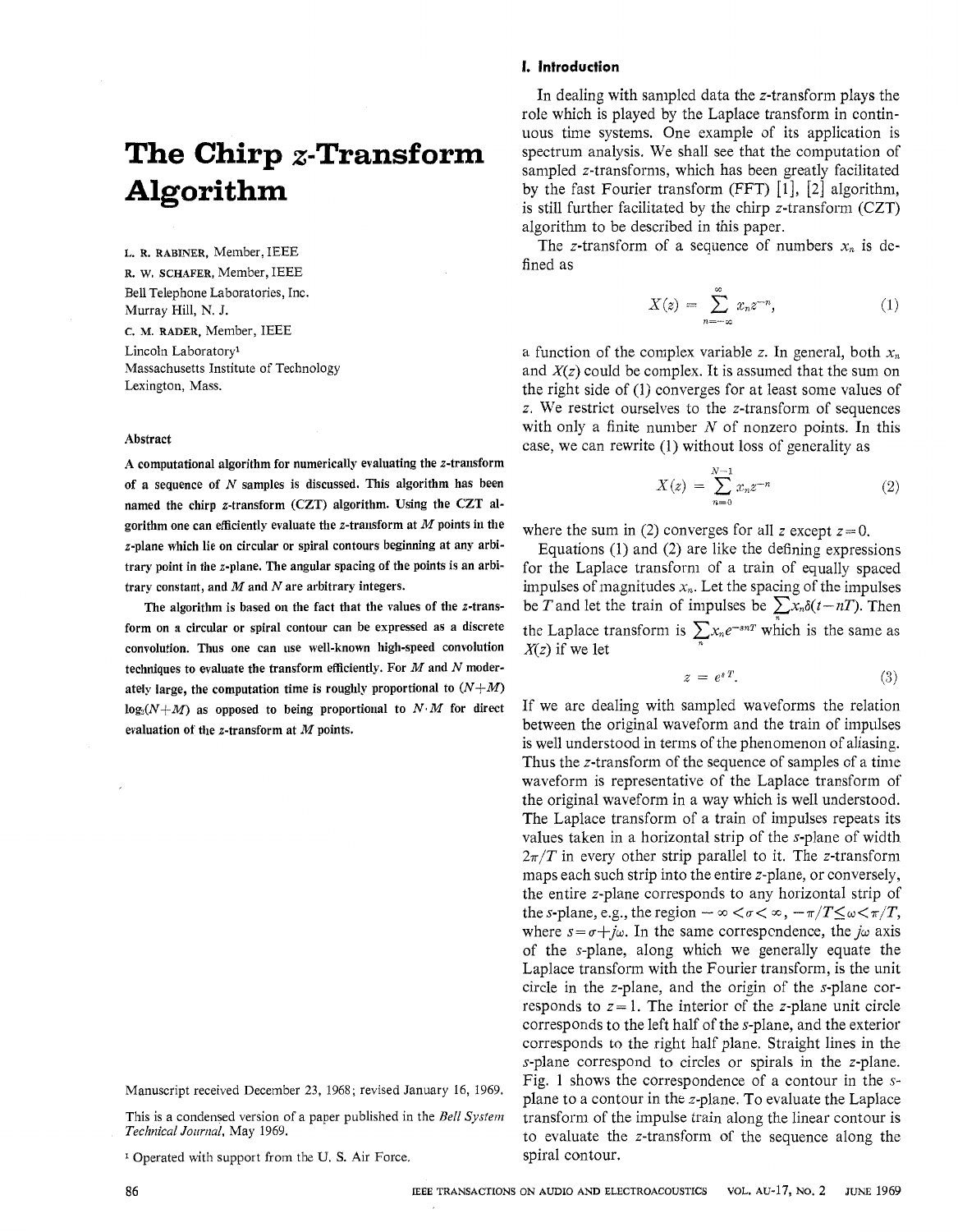

**Fig. 1. The correspondence** of **(A) a z-plane contour to** (B) **an s-plane contour through the relation** *z=esT.* 

Values of the z-transform are usually computed along the path corresponding to the  $j\omega$  axis, namely the unit circle. This gives the discrete equivalent of the Fourier transform and has many applications including the estimation of spectra, filtering, interpolation, and correlation. The applications of computing z-transforms off the unit circle are fewer, but one is presented elsewhere *[6],*  namely the enhancement of spectral resonances in systems for which one has some foreknowledge of the locations of poles and zeroes.

Just as we can only compute (2) for a finite set of samples, so we can only compute (2) at a finite number of points, say *zk.* 

$$
X_k = X(z_k) = \sum_{n=0}^{N-1} x_n z_k^{-n}.
$$
 (4)

The special case which has received the most attention is the set of points equally spaced around the unit circle,

$$
z_k = \exp(j2\pi k/N), \qquad k = 0, 1, \cdots, N-1 \quad (5)
$$

for which

$$
X_k = \sum_{n=0}^{N-1} x_n \exp\left(-j2\pi k/N\right), \quad k = 0, 1, \cdots, N-1. \tag{6}
$$

values of  $k$  merely repeat the same  $N$  values of  $z_k$ , which are the Nth roots of unity. The discrete Fourier transform has assumed considerable importance, partly because of its nice properties, but mainly because since 1965 it has become widely known that the computation of (6) can be achieved, not in the *N2* complex multiplications and additions called for by direct application of *(6),* but in something of the order of  $N \log_2 N$  operations if  $N$  is a power of two, or  $N \sum m_i$  operations if the integers  $m_i$  are the prime factors of *N.* Any algorithm which accomplishes this is called an FFT. Much of the importance of the FFT is that DFT may be used as a stepping stone to computing lagged products such as convolutions, autocorrelations, and cross convolutions more rapidly than before [3], [4]. The DFT has, however, some limitations which can be eliminated using the CZT algorithm which we will describe. We shall investigate the computation of the ztransform on a more general contour, of the form

$$
z_k = AW^{-k}
$$
,  $k = 0, 1, \dots, M - 1$  (7a)

where *M* is an arbitrary integer and both *A* and *W* are arbitrary complex numbers of the form

$$
A = A_0 e^{j2\pi\theta_0} \tag{7b}
$$

and

$$
W = W_0 e^{j2\pi\phi_0}.\tag{7c}
$$

(See Fig. 2.) The case  $A = 1$ ,  $M = N$ , and  $W = \exp(-i2\pi/N)$ corresponds to the DFT. The general z-plane contour begins with the point  $z = A$  and, depending on the value of *W*, spirals in or out with respect to the origin. If  $W_0 = 1$ , the contour is an arc of a circle. The angular spacing of the samples is  $2\pi\phi_0$ . The equivalent s-plane contour begins with the point

$$
s_0 = \sigma_0 + j\omega_0 = \frac{1}{T} \ln A \tag{8}
$$

and the general point on the s-plane contour is

$$
s_k = s_0 + k(\Delta \sigma + j\Delta \omega) = \frac{1}{T} (\ln A - k \ln W),
$$
  
\n
$$
k = 0, 1, \dots, M - 1.
$$
 (9)

Since *A* and *W* are arbitrary complex numbers we see that the points  $s_k$  lie on an arbitrary straight line segment of arbitrary length and sampling density. Clearly the contour indicated in (7a) is not the most general contour but it is considerably more general than that for which the DFT applies. In Fig. 2, an example of this more general contour is shown in both the z-plane and the s-plane.

To compute the z-transform along this more general *zk* = **exp** *(jznk/~), k* = *0,* 1, . . **I** , *N* - <sup>1</sup>*(5)* contour would seem to require *NM* multiplications and additions as the special symmetries of  $\exp(i2\pi k/N)$  which are exploited in the derivation of the FFT are absent in the sequence  $W^{n^2/2}$  in various roles we can apply the FFT to the computation of the z-transform along the contour Equation (6) is called the discrete Fourier transform of (7a). Since for  $W_0 = 1$ , the sequence  $W^{n^2/2}$  is a complex (DFT). The reader may easily verify that, in *(5),* other sinusoid of linearly increasing frequency, and since a the more general case. However, we shall see that by using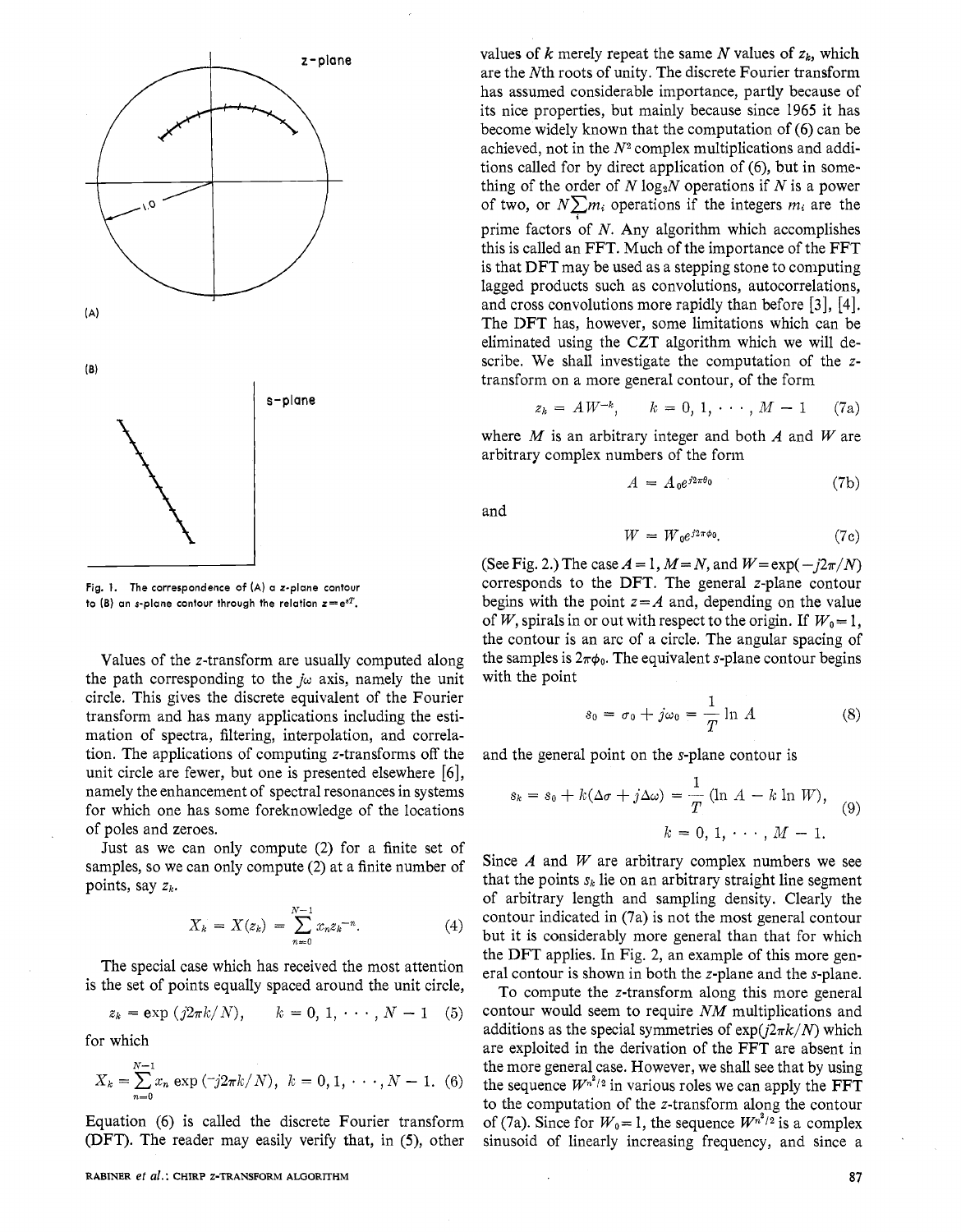

**Fig. 2.** An illustration of the independent parameters of the CZT algorithm. (A) How the z-transform is evaluated on a spiral contour starting at the point *z=A. (B)* The corresponding straight line contour and independent parameters in the s-plane.

similar waveform used in some radar systems has the picturesque name "chirp," we call the algorithm we are about to present the chirp z-transform (CZT). Since the CZT permits computing the z-transform on a more general tour than the FFT permits it is more flexible than the FFT, although it is also considerably slower. The additional freedoms offered by the CZT include the following:

1) The number of time samples does not have to equal the number of samples of the z-transform.

2) Neither *M* nor *N* need be a composite integer.

3) The angular spacing of the  $z_k$  is arbitrary.

4) The contour need not be a circle but can spiral in or out with respect to the origin. In addition, the point *zo*  is arbitrary, but this is also the case with the FFT if the samples  $x_n$  are multiplied by  $z_0^{n}$  before transforming.

## **II, Derivation of the CZT**

Along the contour of (7a), (4) becomes

$$
X_k = \sum_{n=0}^{N-1} x_n A^{-n} W^{nk}, \qquad k = 0, 1, \cdots, M-1 \quad (10)
$$

which, at first appearance, seems to require *NM* complex multiplications and additions, as we have already ob-



**Fig.** 3. An illustration of the steps involved in computing values of the z-transform using the CZT algorithm.

served. But, let us use the ingenious substitution, due to Bluestein *[5],* 

$$
nk = \frac{n^2 + k^2 - (k - n)^2}{2} \tag{11}
$$

for the exponent of  $W$  in (10). This produces an apparently more unwieldly expression

$$
X_k = \sum_{n=0}^{N-1} x_n A^{-n} W^{(n^2/2)} W^{(k^2/2)} W^{-(k-n)^2/2},
$$
  
\n
$$
k = 0, 1, \cdots, M-1;
$$
\n(12)

but, in fact, (12) can be thought of as a three-step process consisting of:

1) forming a new sequence  $y_n$  by weighting the  $x_n$ according to the equation

$$
y_n = x_n A^{-n} W^{n^2/2}, \quad n = 0, 1, \cdots, N-1; \quad (13)
$$

2) convolving  $y_n$  with the sequence  $v_n$  defined as

$$
v_n = W^{-n^2/2} \tag{14}
$$

to give a sequence *gk,* 

$$
g_k = \sum_{n=0}^{N-1} y_n v_{k-n}, \quad k = 0, 1, \cdots, M-1; \quad (15)
$$

3) multiplying  $q_k$  by  $W^{k^2/2}$  to give  $X_k$ ,

$$
X_k = g_k W^{k^2/2}, \quad k = 0, 1, \cdots, M - 1. \tag{16}
$$

The three-step process is illustrated in Fig. 3. Steps 1 and 3 require *N* and *M* multiplications, respectively, and step 2 is a convolution which may be computed by the high-speed technique disclosed by Stockham *[3],*  based on the use of the FFT. Step 2 is the major part of the computational effort and requires a time roughly proportional to  $(N+M)$  log  $(N+M)$ .

Bluestein employed the substitution of  $(11)$  to convert a DFT to a convolution as in Fig. 3. The linear system to which the convolution is equivalent can be called a chirp filter which is, in fact, also sometimes used to resolve a spectrum. Bluestein *[5]* showed that for *N* a perfect square, the chirp filter could be synthesized recursively with  $\sqrt{N}$  multipliers and the computation of a DFT could then be proportional to *N3/2.* 

The flexibility and speed of the CZT algorithm are related to the flexibility and speed of the method of highspeed convolution using the FFT. The reader should recall that the product of the DFT's of two sequences is the DFT of the circular convolution of the two sequences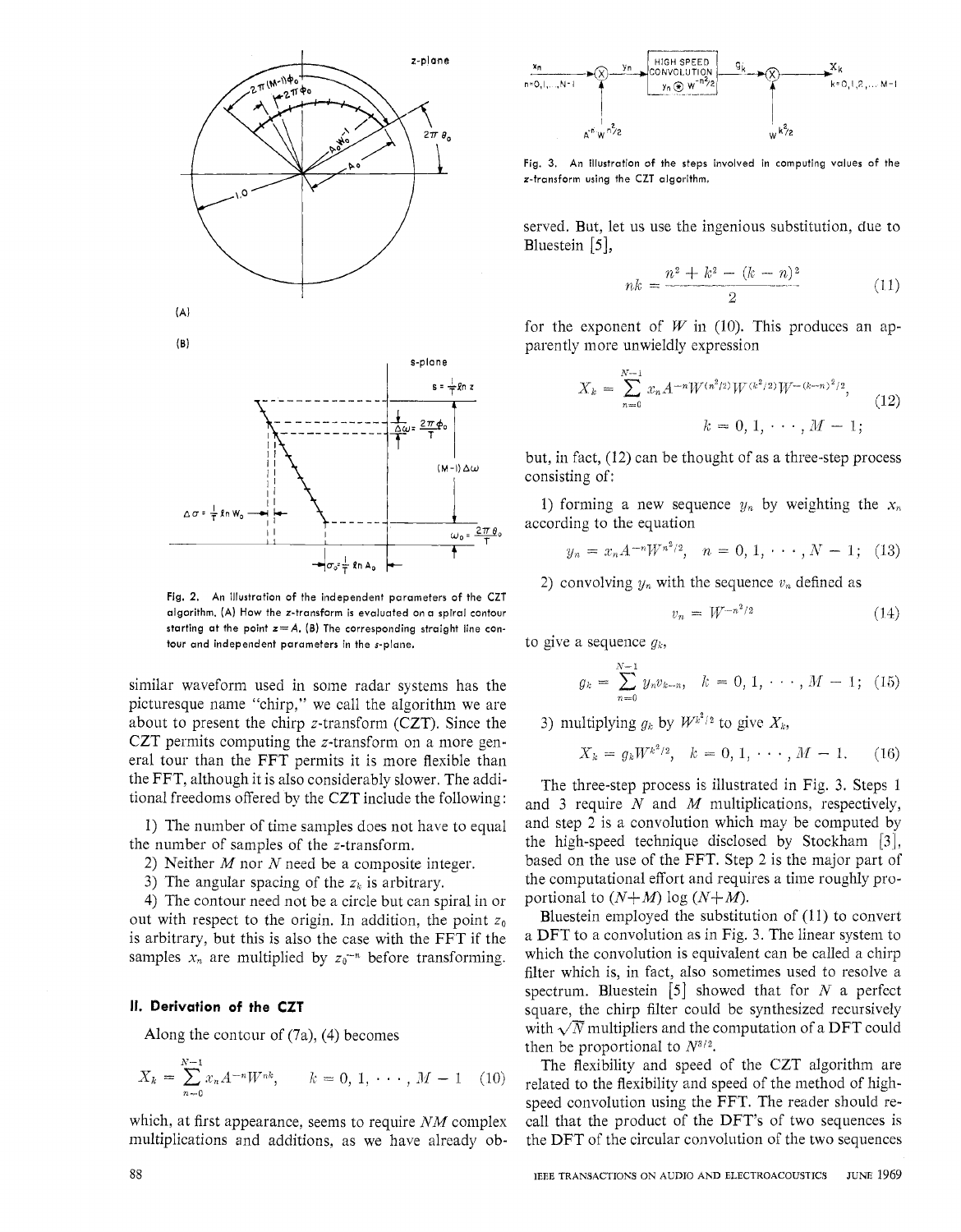and, therefore, a circular convolution is computable as two DFT's, the multiplication of two arrays of complex numbers, and an inverse discrete Fourier transform (IDFT), which can also be computed by the FFT. Ordinary convolutions can be computed as circular convolutions by appending zeroes to the end of one or both sequences so that the correct numerical answers for the ordinary convolution can result from a circular convolution.

We shall now summarize the details of the CZT alprogram (or special-purpose machine) is available to compute DFT's and IDFT's. gorithm on the assumption that an already existing FFT

Begin with a waveform in the form of  $N$  samples  $x_n$  and seek *M* samples of  $X_k$  where *A* and *W* have also been  $(C_k)$ chosen.

1) Choose *L*, the smallest integer greater than or equal to  $N+M-1$  which is also compatible with our highspeed FFT program. For most users this will mean *L* is a power of two. Note that while many FFT programs will work for arbitrary *L*, they are not equally efficient for (D) all *L.* At the very least, *L* should be highly composite.

2) Form an *L* point sequence  $y_n$  from  $x_n$  by

$$
y_n = \begin{cases} A^{-n} W^{n^2/2} x_n & n = 0, 1, 2, \cdots, N-1 \\ 0 & n = N, N+1, \cdots, L-1. \end{cases}
$$
 (17)

3) Compute the *L* point DFT of  $y_n$  by the FFT. Call this  $Y_r$ ,  $r=0, 1, \cdots, L-1$ .

4) Define an  $L$  point sequence  $v_n$  by the relation

$$
v_n = \begin{cases} W^{-n^2/2} & 0 \le n \le M - 1\\ W^{-(L-n)^2/2} & L - N + 1 \le n < L\\ \text{arbitrary} & \text{other } n, \text{ if any.} \end{cases} \tag{18}
$$

Of course, if L is exactly equal to  $M+N-1$ , the region in which  $v_n$  is arbitrary will not exist. If the region does exist an obvious possibility is to increase *M,* the desired number of points of the z-transform we compute, until the region does not exist.

Note that  $v_n$  could be cut into two with a cut between  $n = M-1$  and  $n = L-N+1$  and if the two pieces were abutted together differently, the resulting sequence would be a slice out of the indefinite length sequence  $W^{-n^2/2}$ . This is illustrated in Fig. 4. The sequence  $v_n$  is defined the way  $\begin{bmatrix} \n\text{ii} \n\end{bmatrix}$ it is in order to force the circular convolution to give us the desired numerical results of an ordinary convolution.

5) Compute the DFT of  $v_n$  and call it  $V_r$ ,  $r = 0, 1, \cdots$ ,  $L - 1$ .

6) Multiply  $V_r$  and  $Y_r$  point by point, giving  $G_r$ :<br>  $G_r = V_r Y_r$ ,  $r = 0, 1, \dots, L - 1$ .

$$
G_r = V_r Y_r, \quad r = 0, 1, \cdots, L-1.
$$

7) Compute the *L* point IDFT  $g_k$ , of  $G_r$ .

8) Multiply  $g_k$  by  $W^{k^2/2}$  to give the desired  $X_k$ :<br>  $X_k = W^{k^2/2}g_k$ ,  $k = 0, 1, 2, \dots, M - 1$ .

$$
X_k = W^{k^2/2}g_k, \quad k = 0, 1, 2, \cdots, M-1.
$$

The  $g_k$  for  $k \geq M$  are discarded.

Fig. 4 represents typical waveforms (magnitudes shown, phase omitted) involved in each step of the process.



**Fig. 4. Schematic representation of the various sequences involved**  in the CZT algorithm. (A) The input sequence  $x_n$  with N values. (B) The weighted input sequence  $y_n = A^{-n} W^{n^2/2} x_n$ . (C) The DFT of  $y_n$ . (D) The values of the indefinite sequence  $W^{-n^2/2}$ . (E) The sequence **vn formed appropriately from segments of W-n2/z. (F) The DFT of** *vn.*   $(G)$  The product  $G_r = Y_r \cdot V_r$ .  $(H)$  The IDFT of  $G_r$ .  $(I)$  The desired M values of the z-transform.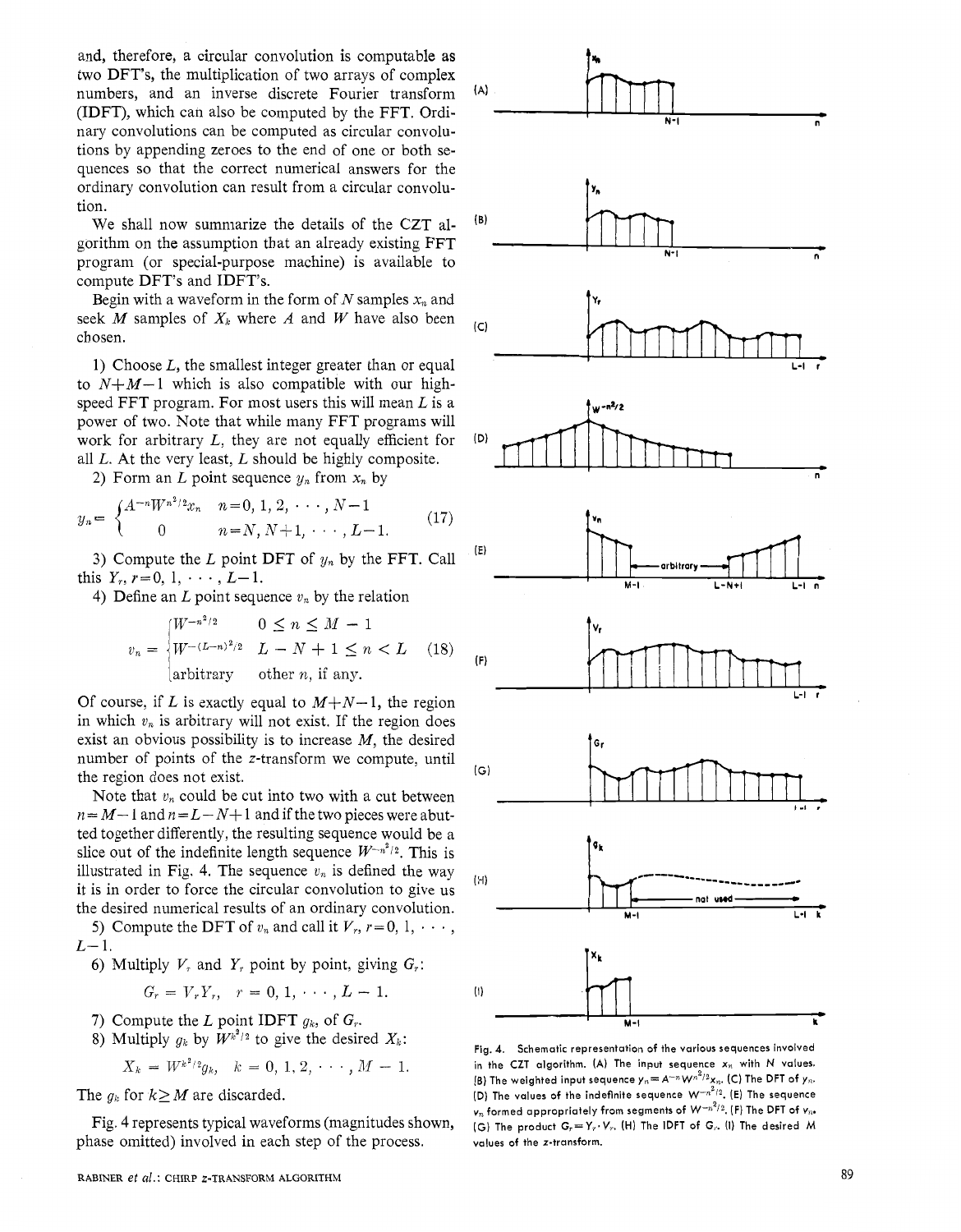#### **111. Fine Points of the Computation**

## **Operation Count and Timing Considerations**

An operation count can be made, roughly, from the eight steps just presented. We will give it step by step because there are, of course, many possible variations to be considered.

1) We assume that step 1, choosing *L,* is a negligible operation.

2) Forming  $y_n$  from  $x_n$  requires *N* complex multiplications, not counting the generation of the constants  $A^{-n}W^{n^2/2}$ . The constants may be prestored, computed as needed, or generated recursively as needed. The recursive computation would require two complex multiplications per point.

3) An *L* point DFT requires a time  $k_{\text{FFT}} L \log_2 L$  for *L* a power of two, and a very simple FFT program. More complicated (but faster) programs have more complicated computing time formulas.

**4), 5)**  $v_n$  is computed for either *M* or *N* points, whichever is greater. The symmetry in  $W^{-n^2/2}$  permits the other values of  $v_n$  to be obtained without computation. Again,  $v_n$  can be computed recursively. The FFT takes the same time as that in step 3. If the same contour is used for many sets of data,  $V_r$  need only be computed once, and stored.

**6)** This step requires *L* complex multiplications.

**7)** This is another FFT and requires the same time as step 3.

8) This step requires *M* complex multiplications.

As the number of samples of  $x_n$  or  $X_k$  grow large, the computation time for the CZT grows asymptotically as something proportional to  $L \log_2 L$ . This is the same sort of asymptotic dependence of the FFT, but the constant of proportionality is bigger for the CZT because two or three FFT's are required instead of one, and because *L*  is greater than *N* or *M.* Still, the CZT is faster than the direct computation of (10) even for relatively modest values of *M* and *N,* of the order of 50.

# **Reduction in Storage**

The CZT can be put into a more useful form for computation by redefining the substitution of (11) to read

$$
nk = \frac{(n - N_0)^2 + k^2 - (k - n + N_0)^2 + 2N_0k}{2}.
$$

Equation *(12)* can now be rewritten as

$$
X_k = W^{k^2/2} W^{N_0 k} \sum_{n=0}^{N-1} x_n A^{-n} W^{(n-N_0)^2/2} W^{-(k-n+N_0)^2/2}.
$$

The form of the new equation is similar to *(12)* in that the input data  $x_n$  are pre-weighted by a complex sequence  $(A^{-n}W^{(n-N_0)^2/2})$ , convolved with a second sequence  $(W^{-(n-N_0)^2/2})$ , and post-weighted by a third sequence  $(W^{k^2/2}W^{N_0k})$  to compute the output sequence  $X_k$ . However, there are differences in the detailed procedures for realizing the CZT. The input data  $x_n$  can be thought of as having been shifted by  $N_0$  samples to the left; e.g.,  $x_0$  is weighted by  $W^{N_0^2/2}$  instead of  $W_0$ . The region over which  $W^{-n^2/2}$  must be formed, in order to obtain correct results from the convolution, is

$$
-N+1+N_0\leq n\leq M-1+N_0
$$

By choosing  $N_0 = (N-M)/2$  it can be seen that the limits over which  $W^{-n^2/2}$  is evaluated are symmetric; i.e.,  $W^{-n^2/2}$  is a symmetric function in both its real and imaginary parts. (It follows thus that the transform of  $W^{-n^2/2}$  is also symmetric in both its real and imaginary parts.) It can be shown that using this special value of *No,*  only  $(L/2+1)$  points of  $W^{-n^2/2}$  need be calculated and stored and these  $(L/2+1)$  complex points can be transformed using an  $L/2$  point transform.<sup>2</sup> Hence the total storage required for the transform of  $W^{-n^2/2}$  is  $L+2$ locations.

The only other modifications to the detailed procedures for evaluating the CZT presented in Section I1 of this paper are: 1) following the *L* point IDFT of step *7,* the data of array  $g_k$  must be rotated to the left by  $N_0$  locations; and 2) the weighting factor of the  $q_k$  is  $W^{k^2/2}W^{N_0k}$  rather than  $W^{k^2/2}$ . The additional factor  $W^{N_0 k}$  represents a data shift of  $N_0$  samples to the right, thus compensating the initial shift and keeping the effective positions of the data invariant to the value of  $N_0$  used.

An estimate of the storage required to perform the CZT can now be made. Assuming that the entire process is to take place in core, storage is required for  $V_r$  which takes  $L+2$  locations; for  $y_n$ , which takes 2L locations; and perhaps for some other quantities which we wish to save, e.g., the input, or values of  $W^{+n^2/2}$  or  $A^{-n}W^{n^2/2}$ .

## **Additional Considerations**

Since the CZT permits  $M \neq N$ , it is possible that occasions will arise where *M>>N* or *N>>M.* In these cases, if the smaller number is small enough, the direct method of **(IO)** is called for. However, if even the smaller number is large it may be appropriate to use the methods of sectioning described by Stockham [3]. Either the lap-save or lap-add methods may be used. Sectioning may also be used when problems too big to be handled in core memory arise. We have not actually encountered any of these problems and have not programmed the CZT with provision for sectioning.

Since the contour for the CZT is a straight line segment in the s-plane, it is apparent that repeated application of the CZT can compute the z-transform along a contour which is piecewise spiral in the z-plane or piecewise linear in the s-plane.

Let us briefly consider the CZT algorithm for the case of *zk* all on the unit circle. This means that the z-transform is like a Fourier transform. Unlike the DFT, which by definition gives *N* points of transform for *N* points of

<sup>2</sup> The technique for transforming two real symmetric *L* point sequences using one  $L/2$  point FFT was demonstrated by  $J$ . Cooley at the FFT Workshop, Arden House, October 1968. A summary of this technique is presented in the Appendix.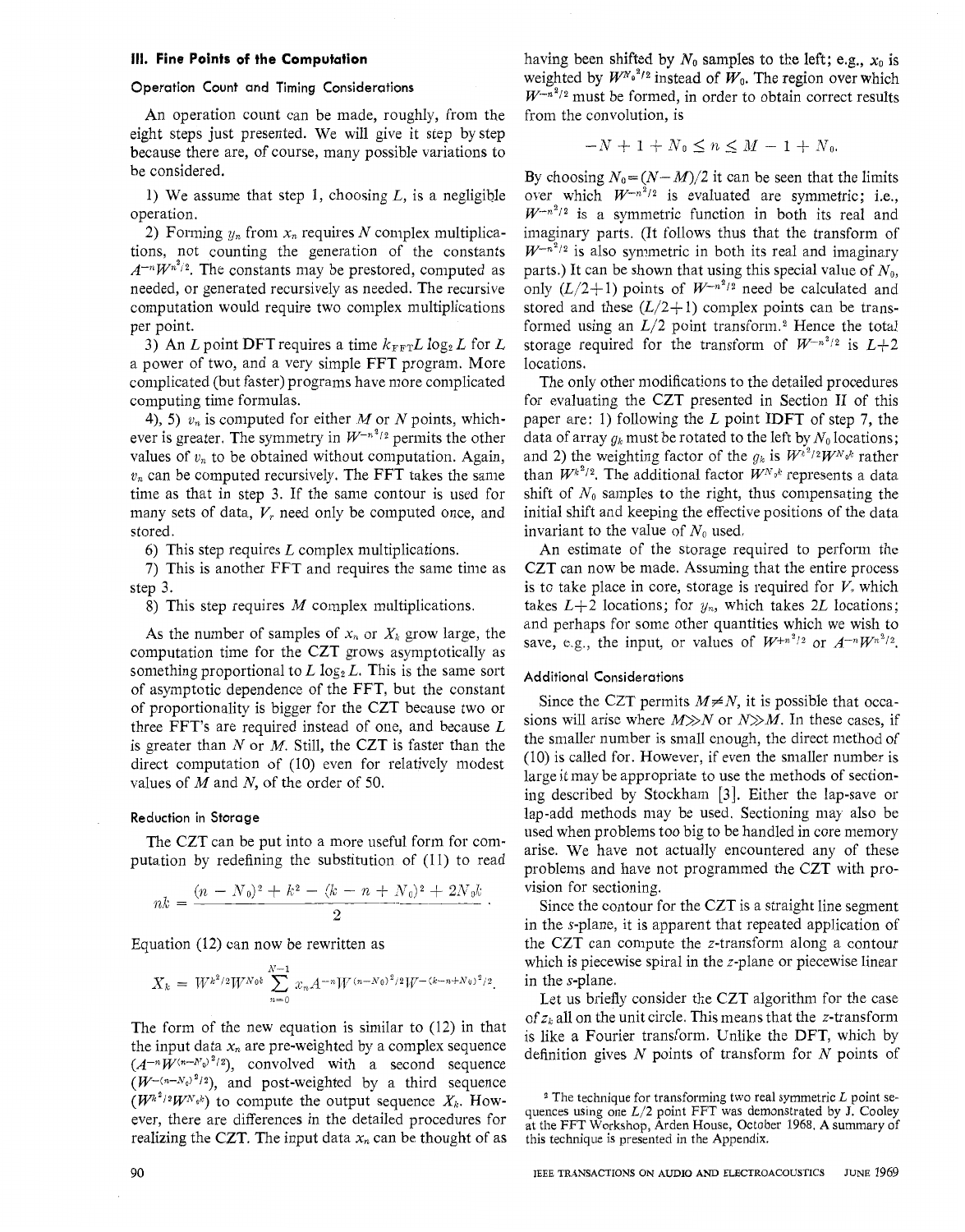data, the CZT does not require  $M = N$ . Furthermore, the *zk* need not stretch over the entire unit circle but can be equally spaced along an arc. Let us assume, however, that we are really interested in computing the *N* point DFT of *N* data points. Still the CZT permits us to choose any value of *N,* highly composite, somewhat composite, or even prime, without strongly affecting the computation time. An important application of the CZT may be computing DFT's when *N* is not a power of two and when the program or special-purpose device available for computing DFT's by FFT is limited to the case of *N* a power of two.

There is also no reason why the CZT cannot be extended to the case of transforms in two or more dimensions with similar considerations. The two-dimensional DFT becomes a two-dimensional convolution which is computable by FFT techniques.

We caution the reader to note that for the ordinary FFT the starting point of the contour is still arbitrary; merely multiply the waveform  $x_n$  by  $A^{-n}$  before using the FFT, and the first point on the contour is effectively moved from  $z = 1$  to  $z = A$ . However, the contour is still restricted to a circle concentric with the origin. The angular spacing of  $z_k$  for the FFT can also be controlled to some extent by appending zeroes to the end of  $x_n$  before computing the DFT (to decrease the angular spacing of the  $z_k$ ) or by choosing only *P* of the *N* points  $x_n$  and adding together all the  $x_n$  for which the *n* are congruent modulo *P*; i.e., wrapping the waveform around a cylinder and adding together the pieces which overlap (to increase the angular spacing).

## **IV. Limitations**

One limitation in using the CZT algorithm to evaluate the z-transform off the unit circle stems from the fact that we may be required to compute  $W_0^{\pm n^2/2}$  for large *n*. If  $W_0$  differs very much from 1.0,  $W_0 \pm n^2/2$  can become very large or very small when *n* becomes large. (We require a large *n* when either *M* or *N* become large, since we need to evaluate  $W^{n^2/2}$  for *n* in the range  $-N < n < M$ .) For example, if  $W_0 = e^{-.25/1000} \approx 0.999749$ , and  $n=1000$ ,  $W_0^{\pm n^2/2} = e^{\pm 125}$  which exceeds the single precision floating point capability of most computers by a large amount. Hence the tails of the functions  $W^{\pm n^2/2}$  can be greatly in error, thus causing the tails of the convolution (the high frequency terms) to be grossly inaccurate. The low frequency terms of the convolution will also be slightly in error but these errors are negligible in general.

The limitation on contour distance in or out from the unit circle is again due to computation of  $W^{\pm n^2/2}$ . As  $W_0$ deviates significantly from 1.0, the number of points for which  $W^{\pm n^2/2}$  can be accurately computed decreases. It is of importance to stress, however, that for  $W_0 = 1$ , there is no limitation of this type since  $W^{\pm n^2/2}$  is always of magnitude 1.

The other main limitation on the CZT algorithm stems from the fact that two L point, and one  $L/2$  point, FFT's must be evaluated where *L* is the smallest convenient integer greater than  $N+M-1$  as mentioned previously. We need one FFT and *2L* storage locations for the transform of  $x_nA^{-n}W^{n^2/2}$ ; one FFT and  $L+2$  storage locations for the transform  $W^{-n^2/2}$ ; and one FFT for the inverse transform of the product of these two transforms. We do not know a way of computing the transform of  $W^{-n^2/2}$ either recursively or by a specific formula (except in some trivial cases). Thus we must compute this transform and store it in an extra  $L+2$  storage locations. Of course, if many transforms are to be done with the same value of *L,*  we need not compute the transform of  $W^{-n^2/2}$  each time.

We can compute the quantities  $A^{-n}W^{n^2/2}$  recursively as they are needed to save computation and storage. This is easily seen from the fact that

$$
A^{-(n+1)}W^{(n+1)^2/2} = (A^{-n}W^{n^2/2}) \cdot W^n W^{1/2} A^{-1}.
$$
 (19)

If we define

$$
C_n = A^{-n} W^{n^2/2} \tag{20}
$$

$$
D_n = W^n W^{1/2} A^{-1} \tag{21}
$$

then

and

$$
D_{n+1} = W \cdot D_n \tag{22}
$$

and

$$
C_{n+1} = C_n \cdot D_n. \tag{23}
$$

Setting  $A = 1$  in (19) to (23) provides an algorithm for the coefficients required for the output sequence. **A** similar recursion formula can be obtained for generating the sequence  $A^{-n}W^{(n-N_0)^2/2}$ . The user is cautioned that recursive computation of these coefficients may be a major source of numerical error, especially when  $W_0 \approx 1$ , or  $\phi_0 \approx 0$ .

## **V. Summary**

A computational algorithm for numerically evaluating the z-transform of a sequence of *N* time samples was presented. This algorithm, entitled the chirp z-transform algorithm, enables the evaluation of the z-transform at *M*  equi-angularly spaced points on contours which spiral in or out (circles being a special case) from an arbitrary starting point in the z-plane. In the s-plane the equivalent contour is an arbitrary straight line.

The CZT algorithm has great flexibility in that neither *N* or *M* need be composite numbers; the output point spacing is arbitrary; the contour is fairly general and *N*  need not be the same as *M.* The flexibility of the CZT algorithm is due to being able to express the z-transform on the above contours as a convolution, permitting the use of well-known high-speed convolution techniques to evaluate the convolution.

Applications of the CZT algorithm include enhancement of poles for use in spectral analysis; high resolution, narrowband frequency analysis; and time interpolation of data from one sampling rate to any other sampling rate. These applications are explained in detail elsewhere *[6].*  The CZT algorithm also permits use of a radix-2 FFT program or device to compute the DFT of an arbitrary